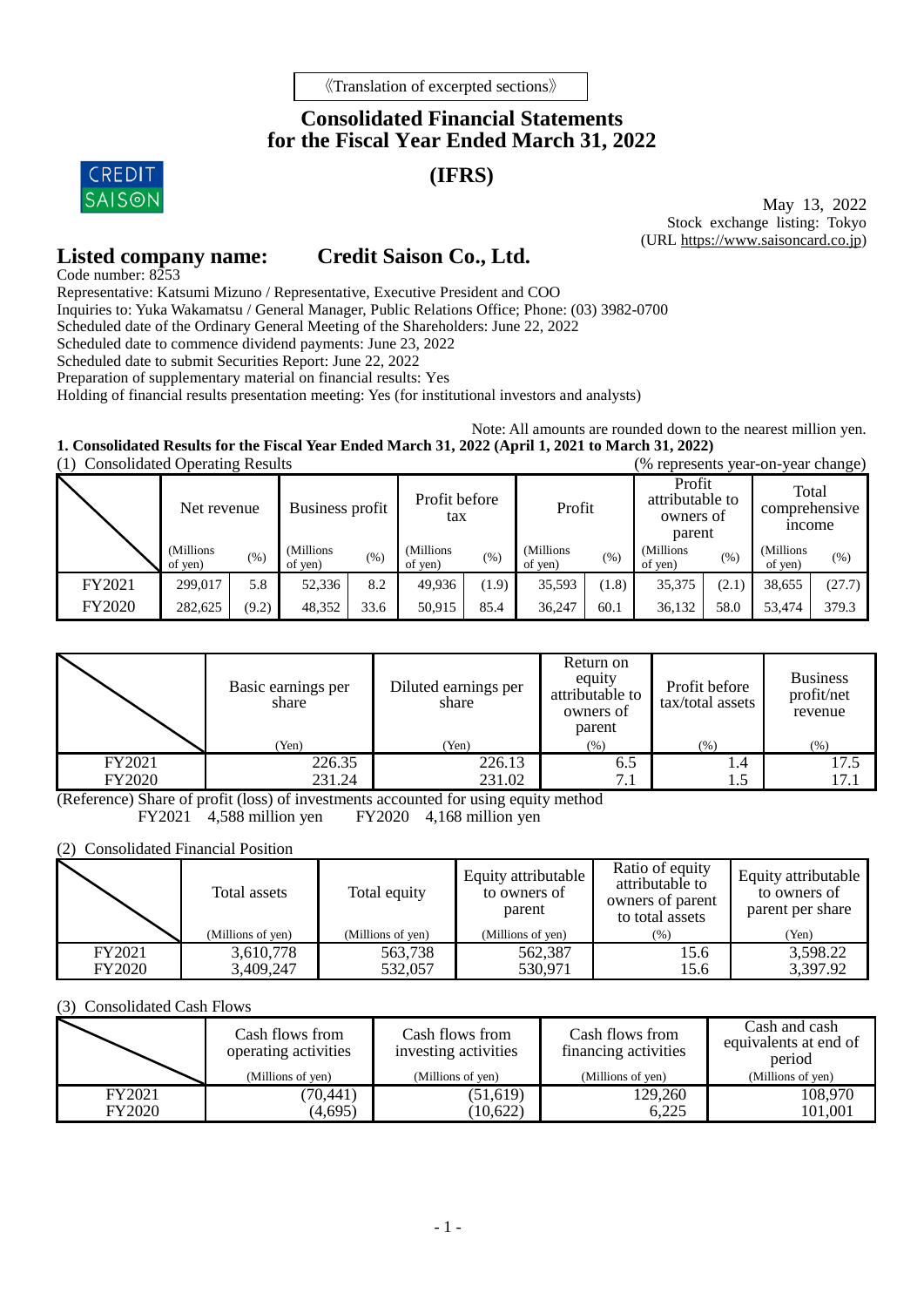#### **2. Dividends**

|                    |                            |                             | Annual dividends           |                          |        |                                      | Ratio of                       |                                                                                    |
|--------------------|----------------------------|-----------------------------|----------------------------|--------------------------|--------|--------------------------------------|--------------------------------|------------------------------------------------------------------------------------|
|                    | End of<br>first<br>quarter | End of<br>second<br>quarter | End of<br>third<br>quarter | End of<br>fiscal<br>year | Annual | Total of<br>dividends<br>(Full year) | Payout ratio<br>(Consolidated) | dividends to<br>equity<br>attributable to<br>owners of<br>parent<br>(Consolidated) |
|                    | (Yen)                      | (Yen)                       | (Yen)                      | (Yen)                    | (Yen)  | (Millions of yen)                    | (% )                           | (%)                                                                                |
| FY2020             |                            | 0.00                        |                            | 45.00                    | 45.00  | 7,035                                | 19.5                           | 1.4                                                                                |
| FY2021             |                            | 0.00                        |                            | 55.00                    | 55.00  | 8,600                                | 24.3                           | 1.6                                                                                |
| FY2022 (Projected) |                            | 0.00                        |                            | 60.00                    | 60.00  |                                      | 26.4                           |                                                                                    |

### **3. Consolidated Earnings Forecasts for Fiscal 2022 (April 1, 2022 to March 31, 2023)**

|                  | (% represents year-on-year change) |     |                              |        |                                            |        |                             |  |  |  |
|------------------|------------------------------------|-----|------------------------------|--------|--------------------------------------------|--------|-----------------------------|--|--|--|
|                  | Net revenue                        |     | Business profit              |        | Profit attributable to<br>owners of parent |        | Basic earnings per<br>share |  |  |  |
|                  | (Millions of yen)<br>(% )          |     | (Millions of yen)<br>$(\% )$ |        | (Millions of yen)                          | $(\%)$ | (Yen)                       |  |  |  |
| First six months | 153,000                            | 2.5 | 26,000                       | (26.4) | 17,500                                     | 18.8   | 111.97                      |  |  |  |
| FY2022           | 312,000                            | 4.3 | 53,000                       | 1.3    | 35,500                                     | 0.4    | 227.13                      |  |  |  |

#### **Notes**

- (1) Changes in significant subsidiaries during fiscal year: None
- (Changes in specified subsidiaries resulting in changes in the scope of consolidation)
- (2) Changes in accounting policies and changes in accounting estimates
	- a. Changes in accounting policies required by IFRS: Yes
	- b. Changes in accounting policies other than a. above: None
	- c. Changes in accounting estimates: None

#### (3) Number of shares issued (common shares):

| a. Number of share issued at the end of fiscal year (including treasury shares): |                    |                |                    |  |  |  |  |
|----------------------------------------------------------------------------------|--------------------|----------------|--------------------|--|--|--|--|
| FY2021:                                                                          | 185,444,772 shares | FY2020:        | 185,444,772 shares |  |  |  |  |
| b. Treasury shares at the end of fiscal year:                                    |                    |                |                    |  |  |  |  |
| FY2021:                                                                          | 29.148.823 shares  | FY2020:        | 29,181,240 shares  |  |  |  |  |
| c. Average number of shares during the term:                                     |                    |                |                    |  |  |  |  |
| FY2021:                                                                          | 156,285,867 shares | <b>FY2020:</b> | 156,254,705 shares |  |  |  |  |
|                                                                                  |                    |                |                    |  |  |  |  |

### Reference: Summary of Non-Consolidated Financial Statements

#### **1. Results for Fiscal 2021 (April 1, 2021 to March 31, 2022)**  $\frac{1}{2}$  operating Results (% represents year-on-year change)

|  | (1) Operating Result |  |
|--|----------------------|--|
|  |                      |  |

|        | Operating revenue |       | Operating profit                                                                         |        | Ordinary profit   |        | Profit            |         |
|--------|-------------------|-------|------------------------------------------------------------------------------------------|--------|-------------------|--------|-------------------|---------|
|        | (Millions of yen) | (%)   | (Millions of yen)                                                                        | (96)   | (Millions of ven) | (96)   | (Millions of yen) | $(\% )$ |
| FY2021 | 252.416           | 0.4   | 21,663                                                                                   | (31.2) | 30,421            | (20.0) | 21,909            | (26.8)  |
| FY2020 | 251,307           | (6.2) | 31.507                                                                                   | 45.3   | 38.026            | 34.1   | 29.931            | (10.4)  |
|        |                   |       | $0.026.200$ million right<br>$0.210.502$ million year.<br><b>EVADAO</b><br><b>EV2001</b> |        |                   |        |                   |         |

(Reference) Volume of new contracts: FY2021 8,936,380 million yen FY2020 8,319,503 million yen

|        | Earnings per share<br>'Yen) | Earnings per share<br>(diluted)<br>(Yen) |
|--------|-----------------------------|------------------------------------------|
| FY2021 | 140.12                      |                                          |
|        | 91.46                       |                                          |

#### (2) Financial Position

|                                 | Total assets             | Net assets        | Equity ratio | Net assets per share |  |
|---------------------------------|--------------------------|-------------------|--------------|----------------------|--|
|                                 | (Millions of yen)        | (Millions of ven) | (96)         | Yen)                 |  |
| FY2021                          | 3,444,915                | 456,739           | 13.3         | 2,920.81             |  |
| FY2020                          | 3,280,302                | 441.683           | 13.5         | 92511<br>2.029.11    |  |
| $-$<br>$\overline{\phantom{a}}$ | ______<br>.<br>_ _ _ _ _ | ______<br>.       | ----         |                      |  |

(Reference) Equity: FY2021 456,739 million yen FY2020 441,683 million yen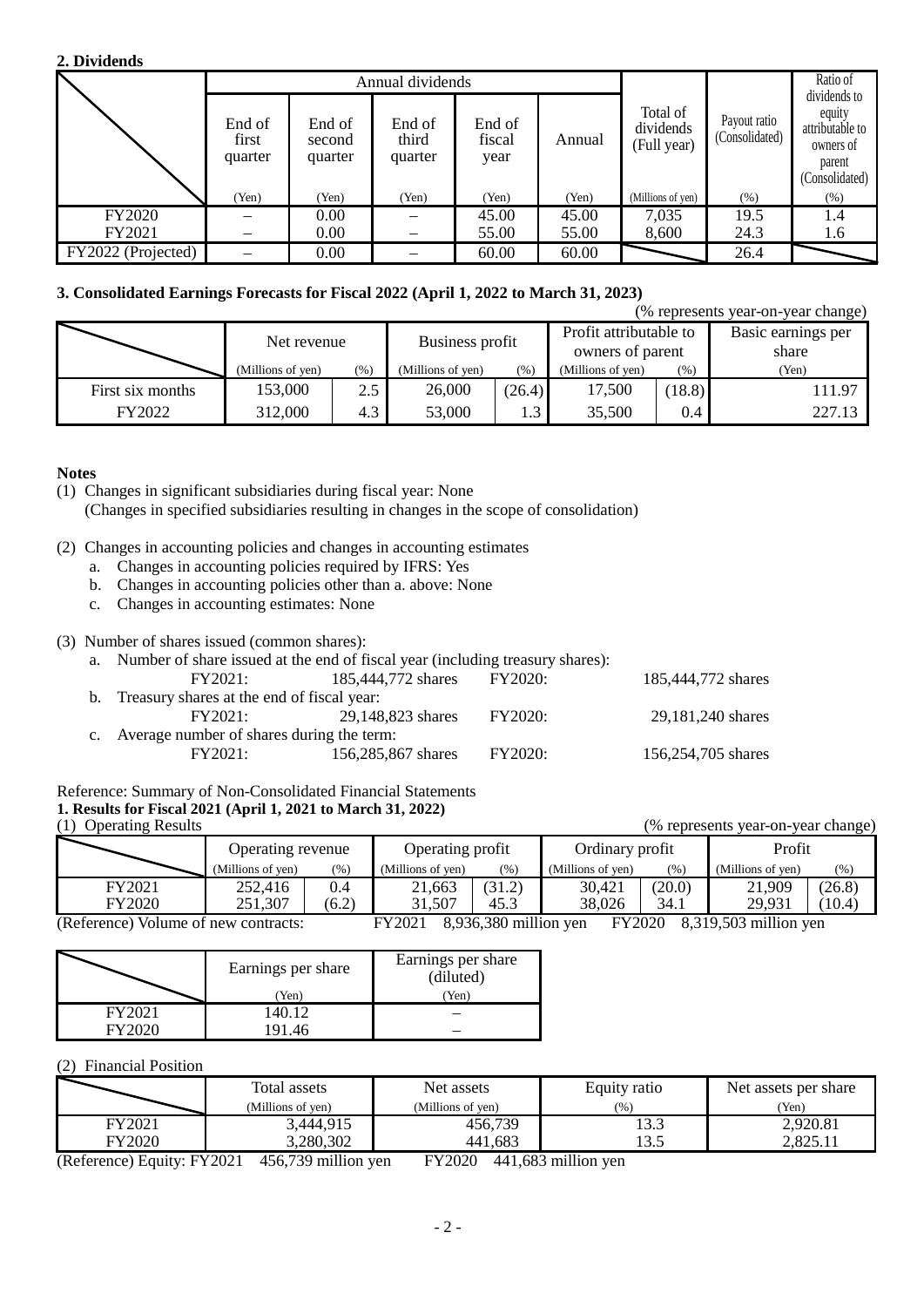#### **2. Earnings Forecasts for Fiscal 2022 (April 1, 2022 to March 31, 2023)**

|                  |                   |     |                          |      |                   |        |                   |      | (% represents year-on-year change) |  |
|------------------|-------------------|-----|--------------------------|------|-------------------|--------|-------------------|------|------------------------------------|--|
|                  | Operating revenue |     | Operating profit         |      | Ordinary profit   |        | Profit            |      | Earnings per share                 |  |
|                  | (Millions of yen) |     | $(\%)$ (Millions of ven) | (%)  | (Millions of yen) | (% )   | (Millions of yen) | (% ) | (Yen)                              |  |
| First six months | 127,500           | 2.7 | $14,000$ $(21.3)$        |      | 17,500            | (27.1) | $11,500$ (35.7)   |      | 73.54 l                            |  |
| FY2022           | 260,000           | 3.0 | 31,500                   | 45.4 | 37,000            | 21.6   | 24,000            | 9.5  | 153.48                             |  |

- This Consolidated Financial Statements for the Fiscal Year Ended March 31, 2022 are exempt from audit conducted by certified public accountants or an audit corporation.

- Proper use of earnings forecasts, and other special matters

(Caution regarding forward-looking statements, etc.)

The forecasts indicated above are based on our future outlook as of the announcement date of these materials, assumptions that form the basis of plans, and predictions. Actual performance may differ from the projected results due to various factors.

(Means of obtaining supplementary material on financial results)

The Company provides English translations of supplementary materials on its businesses and performance and its financial statements (excerpted sections only) on its website.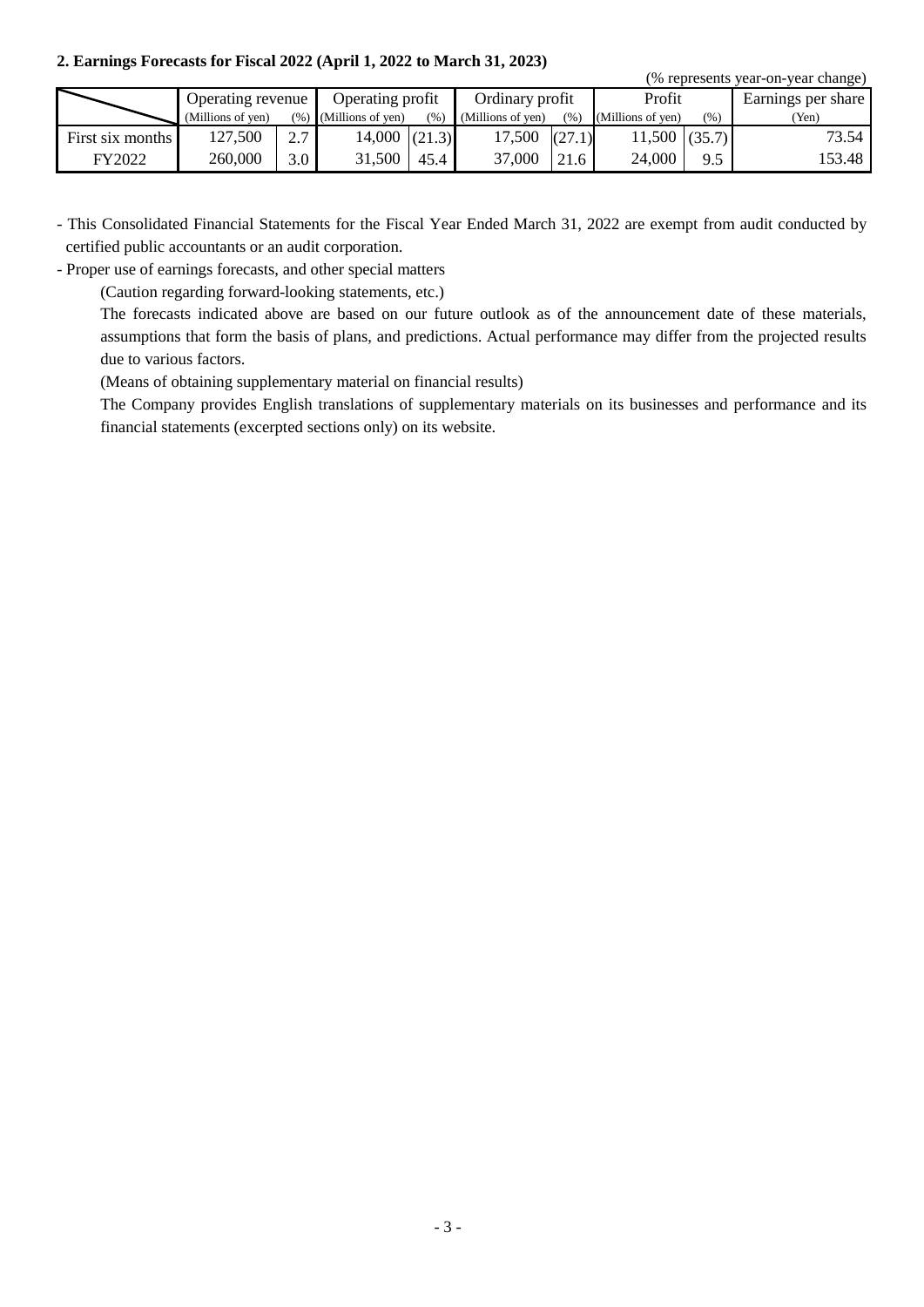# **3. Consolidated Financial Statements**

**(1) Consolidated Balance Sheets**

|                                               | As of March 31, 2021 | As of March 31, 2022 |
|-----------------------------------------------|----------------------|----------------------|
| Assets                                        |                      |                      |
| Cash and cash equivalents                     | 101,001              | 108,970              |
| Trade and other receivables                   | 2,607,838            | 2,794,545            |
| <b>Inventories</b>                            | 139,530              | 128,462              |
| Operational investment securities             | 47,250               | 52,992               |
| Investment securities                         | 78,774               | 72,431               |
| Other financial assets                        | 13,374               | 14,597               |
| Property, plant and equipment                 | 29,095               | 30,342               |
| Right-of-use assets                           | 14,850               | 12,364               |
| Intangible assets                             | 171,421              | 162,317              |
| Investment property                           | 73,888               | 94,763               |
| Investments accounted for using equity method | 80,680               | 86,914               |
| Deferred tax assets                           | 37,569               | 41,377               |
| Other assets                                  | 13,972               | 10,697               |
| <b>Total assets</b>                           | 3,409,247            | 3,610,778            |
| Liabilities and equity                        |                      |                      |
| Liabilities                                   |                      |                      |
| Trade and other payables                      | 229,962              | 244,349              |
| Financial guarantee liabilities               | 9,823                | 8,884                |
| Bonds and borrowings                          | 2,429,488            | 2,569,040            |
| Other financial liabilities                   | 23,799               | 19,373               |
| Income taxes payable                          | 6,079                | 13,038               |
| Provision for point card certificates         | 113,207              | 118,368              |
| Provision for loss on interest repayment      | 17,121               | 24,066               |
| Other provisions                              | 1,521                | 1,574                |
| Deferred tax liabilities                      | 1,005                | 974                  |
| Other liabilities                             | 45,181               | 47,368               |
| <b>Total liabilities</b>                      | 2,877,190            | 3,047,040            |
| Equity                                        |                      |                      |
| Share capital                                 | 75,929               | 75,929               |
| Capital surplus                               | 85,198               | 85,152               |
| Retained earnings                             | 414,260              | 442,550              |
| Treasury shares                               | (62, 808)            | (62, 737)            |
| Other components of equity                    | 18,392               | 21,492               |
| Total equity attributable to owners of parent | 530,971              | 562,387              |
| Non-controlling interests                     | 1,086                | 1,351                |
| Total equity                                  | 532,057              | 563,738              |
| Total liabilities and equity                  | 3,409,247            | 3,610,778            |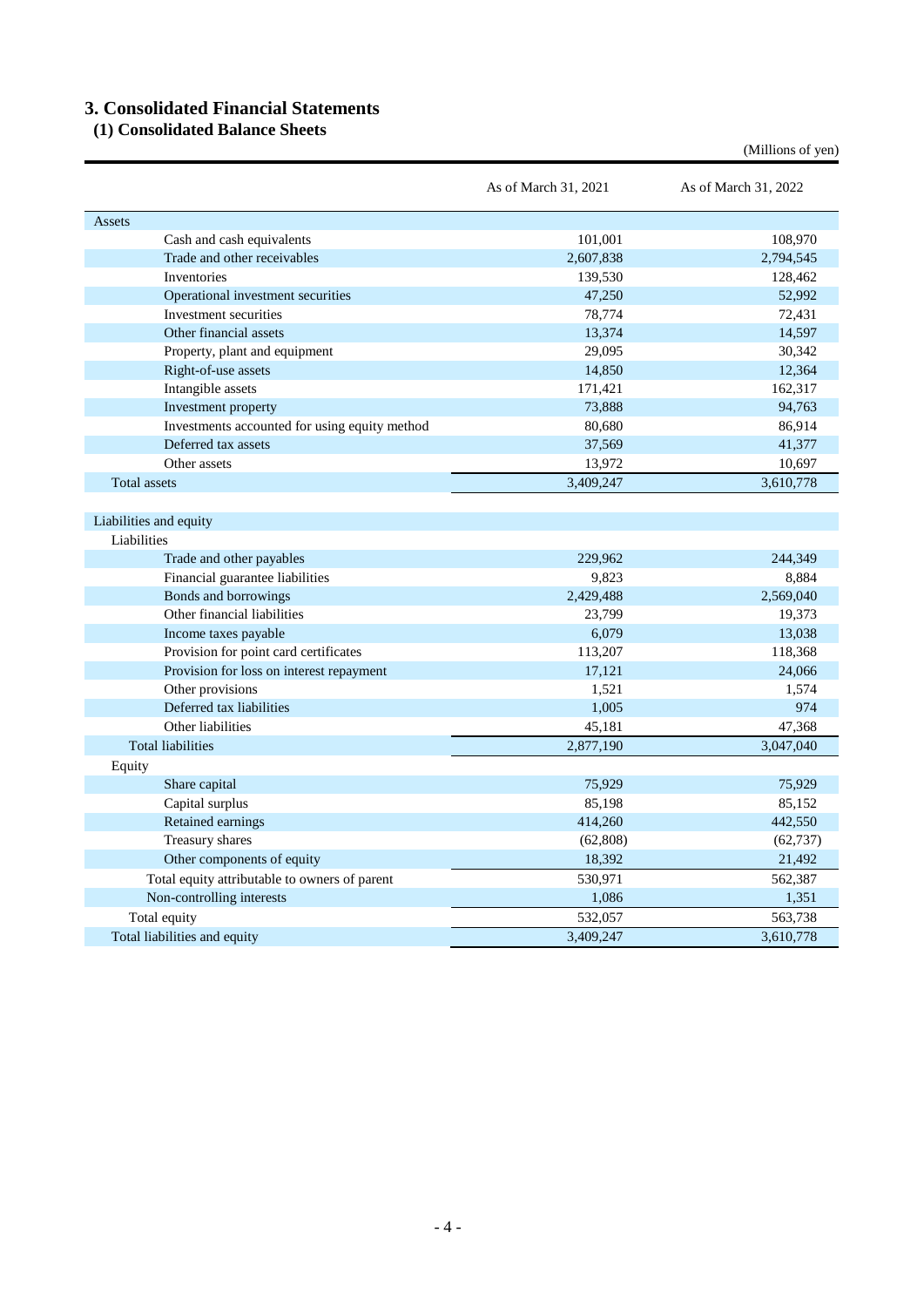## **(2) Consolidated Statements of Income**

|                                                           |                   | (Millions of yen) |
|-----------------------------------------------------------|-------------------|-------------------|
|                                                           | FY2020            | FY2021            |
|                                                           | (April 1, 2020 to | (April 1, 2021 to |
|                                                           | March 31, 2021)   | March 31, 2022)   |
| Revenue                                                   |                   |                   |
| Income from the payment business                          | 206,722           | 209,608           |
| Income from the lease business                            | 12,286            | 11,835            |
| Income from the finance business                          | 43,412            | 48,313            |
| Revenue from the real estate-related business             | 32,382            | 59,341            |
| Revenue from the entertainment business                   | 29,548            | 32,866            |
| Finance income                                            | 1,028             | 989               |
| Total                                                     | 325,381           | 362,955           |
| Of which, interest income (Note)                          | 108,784           | 108,337           |
| Cost of sales                                             |                   |                   |
| Cost of sales for the real estate-related business        | 18,743            | 37,478            |
| Cost of sales for the entertainment business              | 24,012            | 26,459            |
| Total                                                     | 42,755            | 63,937            |
| Net revenue                                               | 282,625           | 299,017           |
|                                                           |                   |                   |
| Selling, general and administrative expenses              | 202,380           | 222,541           |
| Impairment losses on financial assets                     | 31,867            | 24,575            |
| Finance costs                                             | 11,266            | 11,461            |
| Share of profit of investments accounted for using equity |                   |                   |
| method                                                    | 4,168             | 4,588             |
| Other income                                              | 12,475            | 6,259             |
| Other expenses                                            | 2,839             | 1,349             |
| Profit before tax                                         | 50,915            | 49,936            |
| Income tax expense                                        | 14,668            | 14,343            |
| Profit                                                    | 36,247            | 35,593            |
|                                                           |                   |                   |
| Profit attributable to                                    |                   |                   |
| Owners of parent                                          | 36,132            | 35,375            |
| Non-controlling interests                                 | 114               | 218               |
| Profit                                                    | 36,247            | 35,593            |
|                                                           |                   |                   |
| Earnings per share                                        |                   |                   |
| Basic earnings per share (Yen)                            | 231.24            | 226.35            |
| Diluted earnings per share (Yen)                          | 231.02            | 226.13            |

(Note) Pursuant to IFRS 9, interest income is calculated using the effective interest method.

Reconciliation from profit before tax to business profit

|                                                                                         |                                                | (Millions of yen)                              |
|-----------------------------------------------------------------------------------------|------------------------------------------------|------------------------------------------------|
|                                                                                         | FY2020<br>(April 1, 2020 to<br>March 31, 2021) | FY2021<br>(April 1, 2021 to<br>March 31, 2022) |
| Profit before tax                                                                       | 50,915                                         | 49,936                                         |
| Reconciliations (Selling, general and administrative<br>expenses)                       | 924                                            |                                                |
| Reconciliations (Impairment losses on financial assets)                                 | $\hspace{1.0cm} \rule{1.5cm}{0.15cm}$          | 1,364                                          |
| Reconciliations (Other income)                                                          | (6,672)                                        | (228)                                          |
| Reconciliations (Other expenses)                                                        | 2,473                                          | 1,068                                          |
| Adjustments for the application of the effective interest<br>method to financial assets | 711                                            | 194                                            |
| Subtotal                                                                                | (2,562)                                        | 2,399                                          |
| Business profit                                                                         | 48,352                                         | 52,336                                         |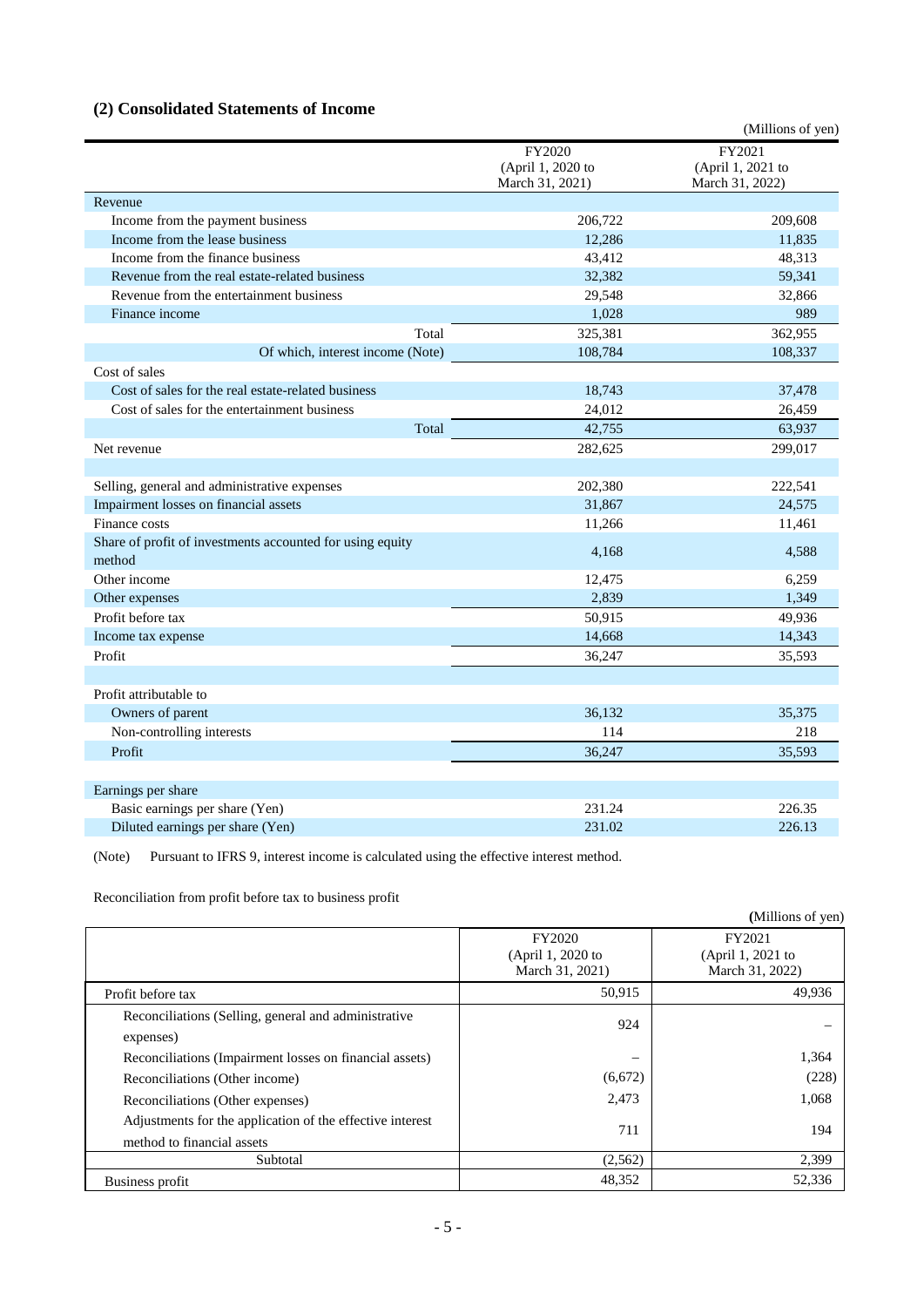# **(3) Consolidated Statements of Comprehensive Income**

|                                                                                                                              |                                                | (Millions of yen)                              |
|------------------------------------------------------------------------------------------------------------------------------|------------------------------------------------|------------------------------------------------|
|                                                                                                                              | FY2020<br>(April 1, 2020 to<br>March 31, 2021) | FY2021<br>(April 1, 2021 to<br>March 31, 2022) |
| Profit                                                                                                                       | 36,247                                         | 35,593                                         |
|                                                                                                                              |                                                |                                                |
| Other comprehensive income                                                                                                   |                                                |                                                |
| Items that will not be reclassified to profit or loss                                                                        |                                                |                                                |
| Net change in fair value of equity instruments<br>designated as measured at fair value through other<br>comprehensive income | 14,355                                         | (3,766)                                        |
| Share of other comprehensive income of investments<br>accounted for using equity method                                      | 93                                             | 633                                            |
| Items that may be reclassified to profit or loss                                                                             |                                                |                                                |
| Net change in fair value of debt instruments<br>measured at fair value through other<br>comprehensive income                 | (13)                                           | (0)                                            |
| Effective portion of cash flow hedges                                                                                        | 1,618                                          | 2,762                                          |
| Exchange differences on translation of foreign<br>operations                                                                 | 682                                            | 2,252                                          |
| Share of other comprehensive income of investments<br>accounted for using equity method                                      | 489                                            | 1,179                                          |
| Total other comprehensive income, net of tax                                                                                 | 17,227                                         | 3,061                                          |
| Comprehensive income                                                                                                         | 53,474                                         | 38,655                                         |
|                                                                                                                              |                                                |                                                |
| Comprehensive income attributable to                                                                                         |                                                |                                                |
| Owners of parent                                                                                                             | 53,342                                         | 38,426                                         |
| Non-controlling interests                                                                                                    | 131                                            | 228                                            |
| Comprehensive income                                                                                                         | 53,474                                         | 38,655                                         |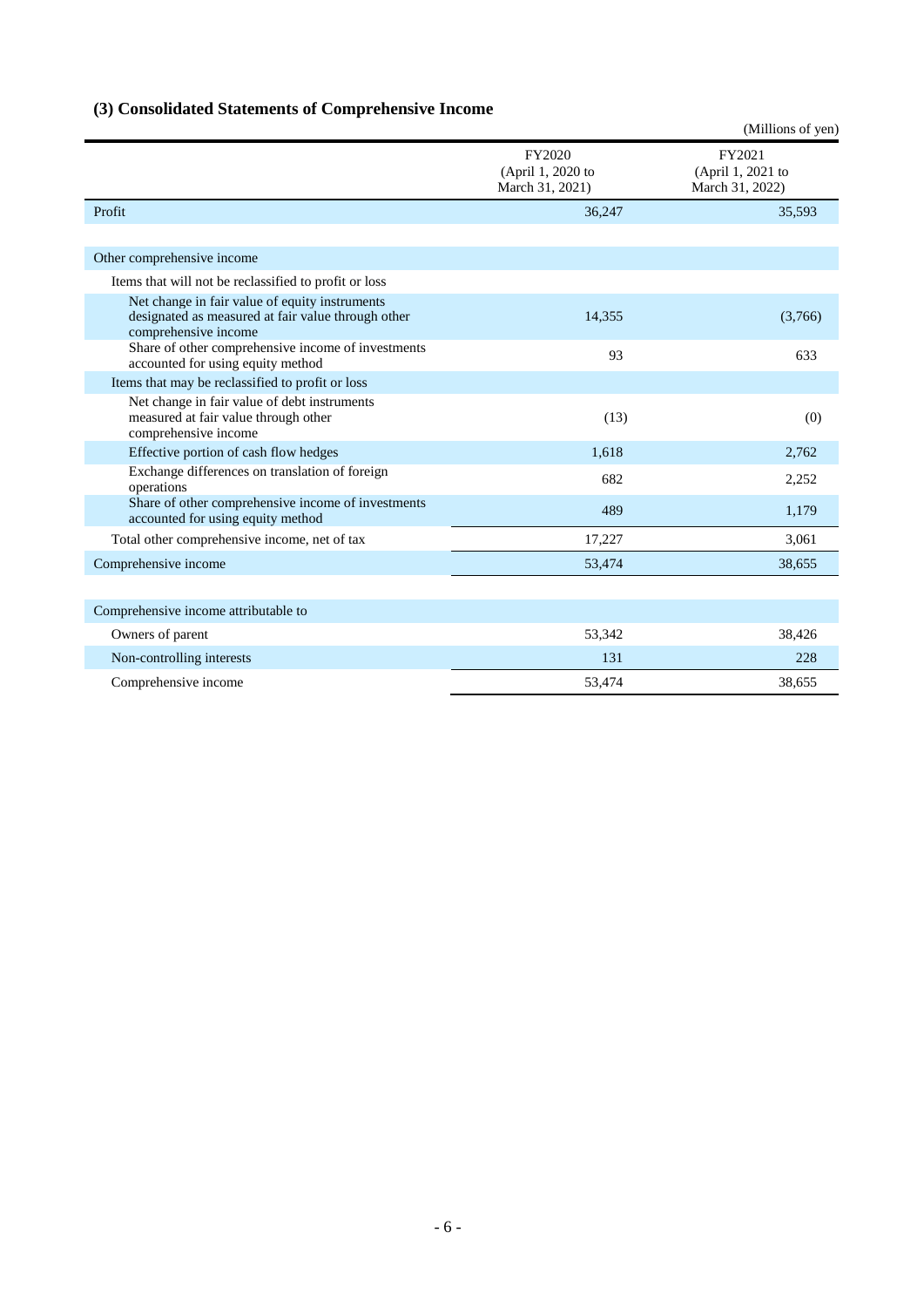### **(4) Consolidated Statements of Changes in Equity FY2020 (April 1, 2020 to March 31, 2021)**

|                                                                     |               |                                         |                      |                    |                                  |              |                          | (Millions of yen) |
|---------------------------------------------------------------------|---------------|-----------------------------------------|----------------------|--------------------|----------------------------------|--------------|--------------------------|-------------------|
|                                                                     |               | Equity attributable to owners of parent |                      |                    |                                  |              | Non-                     |                   |
|                                                                     | Share capital | Capital<br>surplus                      | Retained<br>earnings | Treasury<br>shares | Other<br>components<br>of equity | Total        | controlling<br>interests | Total             |
| Balance as of April 1, 2020                                         | 75.929        | 85,279                                  | 384,182              | (62, 881)          | 2,161                            | 484,670      | 805                      | 485,476           |
| Profit                                                              |               |                                         | 36,132               |                    |                                  | 36,132       | 114                      | 36,247            |
| Other comprehensive income                                          |               |                                         |                      |                    | 17,209                           | 17,209       | 17                       | 17,227            |
| Comprehensive income                                                |               |                                         | 36,132               | $\qquad \qquad$    | 17,209                           | 53,342       | 131                      | 53,474            |
| Purchase of treasury shares                                         |               |                                         |                      | (0)                |                                  | (0)          |                          | (0)               |
| Disposal of treasury shares                                         |               | (0)                                     |                      | $\overline{0}$     |                                  | $\mathbf{0}$ |                          | $\overline{0}$    |
| Share-based payment transactions                                    |               | 31                                      |                      | 73                 |                                  | 104          | 32                       | 137               |
| Dividends                                                           |               |                                         | (7,033)              |                    |                                  | (7,033)      |                          | (7,033)           |
| Transfer from other<br>components of equity to<br>retained earnings |               |                                         | 978                  |                    | (978)                            |              |                          |                   |
| Changes in ownership<br>interest in subsidiaries                    |               | (112)                                   |                      |                    |                                  | (112)        | 112                      |                   |
| Other                                                               |               |                                         |                      |                    |                                  |              | 3                        | 3                 |
| Total transactions with owners                                      |               | (80)                                    | (6,055)              | 72                 | (978)                            | (7,041)      | 148                      | (6,893)           |
| Balance as of March 31, 2021                                        | 75,929        | 85,198                                  | 414,260              | (62, 808)          | 18,392                           | 530,971      | 1,086                    | 532,057           |

## **FY2021 (April 1, 2021 to March 31, 2022)**

|                                                                     |               |                                         |                      |                          |                                  |          |                                  | (Millions of yen) |
|---------------------------------------------------------------------|---------------|-----------------------------------------|----------------------|--------------------------|----------------------------------|----------|----------------------------------|-------------------|
|                                                                     |               | Equity attributable to owners of parent |                      |                          |                                  |          |                                  |                   |
|                                                                     | Share capital | Capital<br>surplus                      | Retained<br>earnings | Treasury<br>shares       | Other<br>components<br>of equity | Total    | Non-<br>controlling<br>interests | Total             |
| Balance as of April 1, 2021                                         | 75,929        | 85,198                                  | 414,260              | (62, 808)                | 18,392                           | 530,971  | 1,086                            | 532,057           |
| Profit                                                              |               |                                         | 35,375               |                          |                                  | 35,375   | 218                              | 35,593            |
| Other comprehensive income                                          |               |                                         |                      |                          | 3.051                            | 3,051    | 10                               | 3,061             |
| Comprehensive income                                                | -             | $\overline{\phantom{0}}$                | 35,375               | $\overline{\phantom{0}}$ | 3,051                            | 38,426   | 228                              | 38,655            |
| Purchase of treasury shares                                         |               |                                         |                      | (0)                      |                                  | (0)      |                                  | (0)               |
| Disposal of treasury shares                                         |               | (0)                                     |                      | $\mathbf{0}$             |                                  | $\Omega$ |                                  | $\mathbf{0}$      |
| Share-based payment transactions                                    |               | 125                                     |                      | 71                       |                                  | 197      | 1                                | 198               |
| Dividends                                                           |               |                                         | (7,035)              |                          |                                  | (7,035)  |                                  | (7,035)           |
| Transfer from other<br>components of equity to<br>retained earnings |               |                                         | (49)                 |                          | 49                               |          |                                  |                   |
| Obtaining of control of<br>subsidiaries                             |               | (172)                                   |                      |                          |                                  | (172)    | 38                               | (133)             |
| Other                                                               |               |                                         |                      |                          |                                  |          | (3)                              | (3)               |
| Total transactions with owners                                      |               | (46)                                    | (7,085)              | 70                       | 49                               | (7,010)  | 36                               | (6,974)           |
| Balance as of March 31, 2022                                        | 75,929        | 85,152                                  | 442,550              | (62, 737)                | 21,492                           | 562,387  | 1,351                            | 563,738           |

- 7 -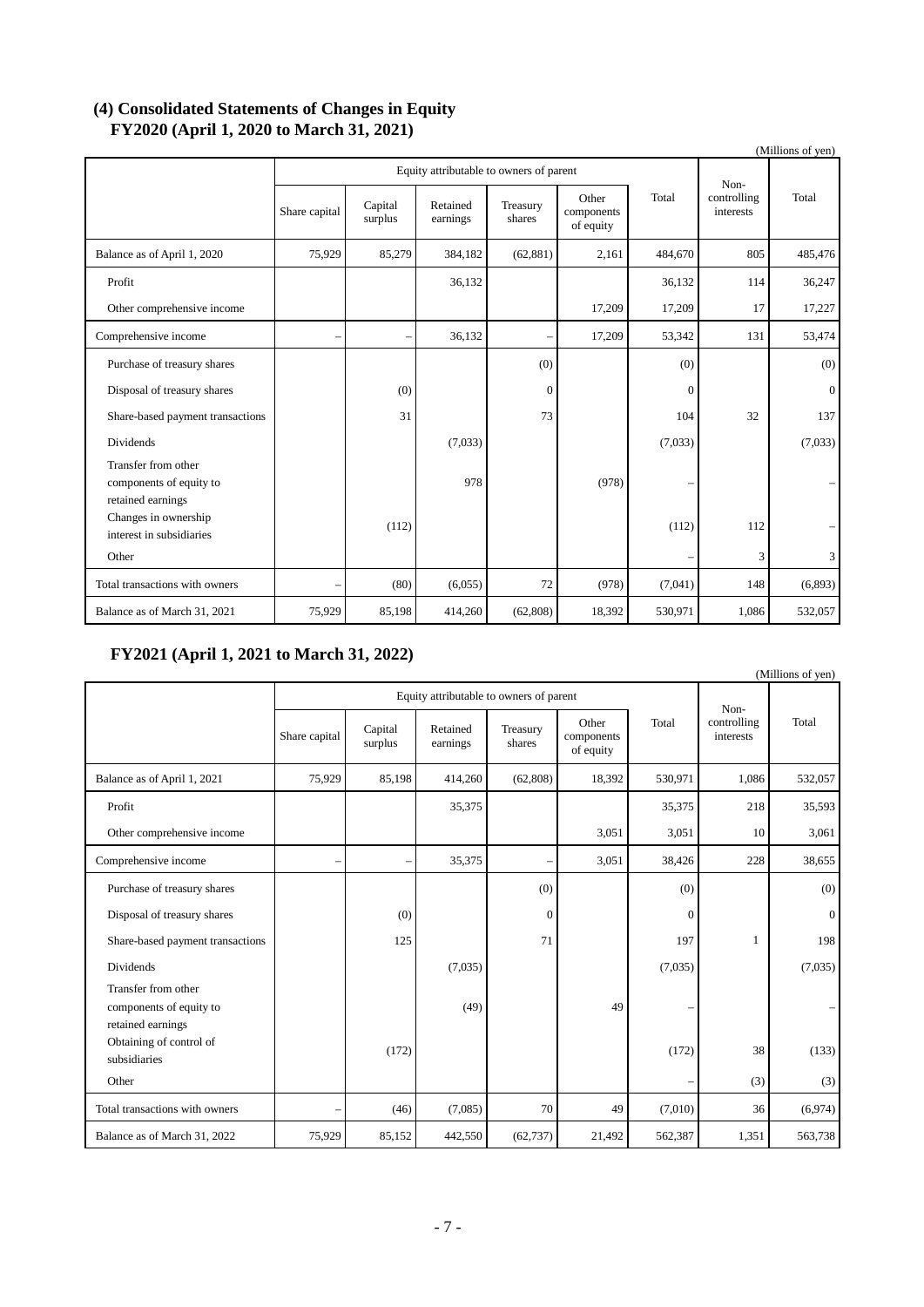# **(5) Consolidated Statements of Cash Flows**

|                                                                            |                                                | (Millions of yen)                              |
|----------------------------------------------------------------------------|------------------------------------------------|------------------------------------------------|
|                                                                            | FY2020<br>(April 1, 2020 to<br>March 31, 2021) | FY2021<br>(April 1, 2021 to<br>March 31, 2022) |
| Cash flows from operating activities                                       |                                                |                                                |
| Profit before tax                                                          | 50,915                                         | 49,936                                         |
| Depreciation and amortization                                              | 28,624                                         | 29,825                                         |
| Impairment losses (reversal of impairment losses)                          | 1,218                                          | 201                                            |
| Interest and dividend income                                               | (2,218)                                        | (1,826)                                        |
| Interest expenses                                                          | 10,095                                         | 10,442                                         |
| Share of loss (profit) of investments accounted for using<br>equity method | (4,168)                                        | (4,588)                                        |
| Loss (gain) on valuation of investment securities                          | (4,580)                                        | (852)                                          |
| Decrease (increase) in trade and other receivables                         | (51,222)                                       | (174, 759)                                     |
| Decrease (increase) in inventories                                         | (4,134)                                        | 11,067                                         |
| Decrease (increase) in operational investment securities<br>for sale       | 1,601                                          | (5,284)                                        |
| Increase (decrease) in trade and other payables                            | (821)                                          | 14,141                                         |
| Increase (decrease) in provision for point card certificates               | 3,269                                          | 5,160                                          |
| Increase (decrease) in provision for loss on interest<br>repayment         | (5,776)                                        | 6,945                                          |
| Increase (decrease) in financial guarantee liabilities                     | (383)                                          | (938)                                          |
| Other                                                                      | (5,010)                                        | 3,651                                          |
| Subtotal                                                                   | 17,407                                         | (56, 877)                                      |
| Interest and dividends received                                            | 3,531                                          | 6,131                                          |
| Interest paid                                                              | (9,739)                                        | (9,828)                                        |
| Income taxes refund                                                        | 33                                             | 1,458                                          |
| Income taxes paid                                                          | (15,929)                                       | (11, 326)                                      |
| Net cash provided by (used in) operating activities                        | (4,695)                                        | (70, 441)                                      |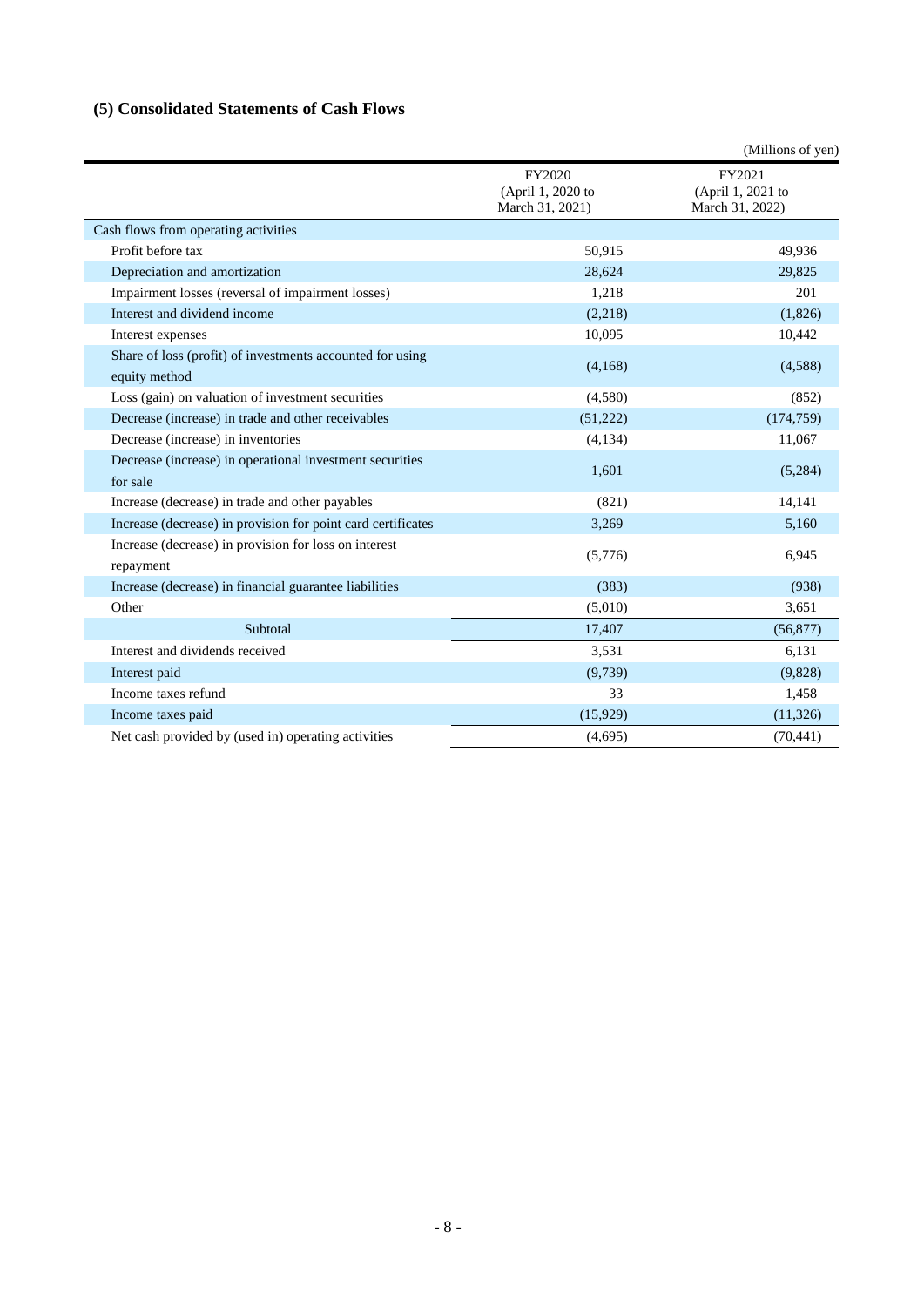|                                                                                         |                                                | (Millions of yen)                              |
|-----------------------------------------------------------------------------------------|------------------------------------------------|------------------------------------------------|
|                                                                                         | FY2020<br>(April 1, 2020 to<br>March 31, 2021) | FY2021<br>(April 1, 2021 to<br>March 31, 2022) |
| Cash flows from investing activities                                                    |                                                |                                                |
| Purchase of investment securities                                                       | (2,014)                                        | (6,197)                                        |
| Proceeds from sale or redemption of investment securities                               | 10,655                                         | 5,421                                          |
| Purchase of property, plant and equipment, and intangible<br>assets                     | (17, 143)                                      | (16, 435)                                      |
| Proceeds from sale of property, plant and equipment, and<br>intangible assets           | 366                                            | 64                                             |
| Purchase of investment property                                                         | (16,697)                                       | (26,251)                                       |
| Proceeds from sale of investment property                                               | 5,182                                          | 2,360                                          |
| Payments for acquisition of subsidiaries                                                | (41)                                           | (783)                                          |
| Payments for loans receivable                                                           | (1,256)                                        | (18, 432)                                      |
| Collection of loans receivable                                                          | 10,750                                         | 9,248                                          |
| Payments into time deposits                                                             |                                                | (2,862)                                        |
| Proceeds from withdrawal of time deposits                                               |                                                | 930                                            |
| Other                                                                                   | (423)                                          | 1,318                                          |
| Net cash provided by (used in) investing activities                                     | (10,622)                                       | (51, 619)                                      |
| Cash flows from financing activities                                                    |                                                |                                                |
| Net increase (decrease) in short-term borrowings                                        | (9, 844)                                       | 323                                            |
| Net increase (decrease) in commercial papers                                            | (68,000)                                       | (16,000)                                       |
| Net increase (decrease) in securitized borrowings<br>(short-term)                       | (15,000)                                       |                                                |
| Proceeds from securitized borrowings (long-term)                                        | 67,762                                         | 70,221                                         |
| Repayments for securitized borrowings (long-term)                                       | (5,993)                                        | (7,636)                                        |
| Proceeds from long-term borrowings                                                      | 146,721                                        | 176,482                                        |
| Repayments of long-term borrowings                                                      | (134, 814)                                     | (109, 978)                                     |
| Proceeds from issuance of bonds                                                         | 112,449                                        | 92,533                                         |
| Redemption of bonds                                                                     | (75,042)                                       | (65,042)                                       |
| Repayments of lease liabilities                                                         | (4,986)                                        | (4,608)                                        |
| Payments for acquisition of interests in subsidiaries from<br>non-controlling interests | (20)                                           |                                                |
| Proceeds from sale of treasury shares                                                   | $\boldsymbol{0}$                               | $\mathbf{0}$                                   |
| Purchase of treasury shares                                                             | (0)                                            | (0)                                            |
| Dividends paid                                                                          | (7,033)                                        | (7,035)                                        |
| Other                                                                                   | 26                                             |                                                |
| Net cash provided by (used in) financing activities                                     | 6,225                                          | 129,260                                        |
| Effect of exchange rate changes on cash and cash equivalents                            | 333                                            | 769                                            |
| Net increase (decrease) in cash and cash equivalents                                    | (8,759)                                        | 7,968                                          |
| Cash and cash equivalents at beginning of period                                        | 109,761                                        | 101,001                                        |
| Cash and cash equivalents at end of period                                              | 101,001                                        | 108,970                                        |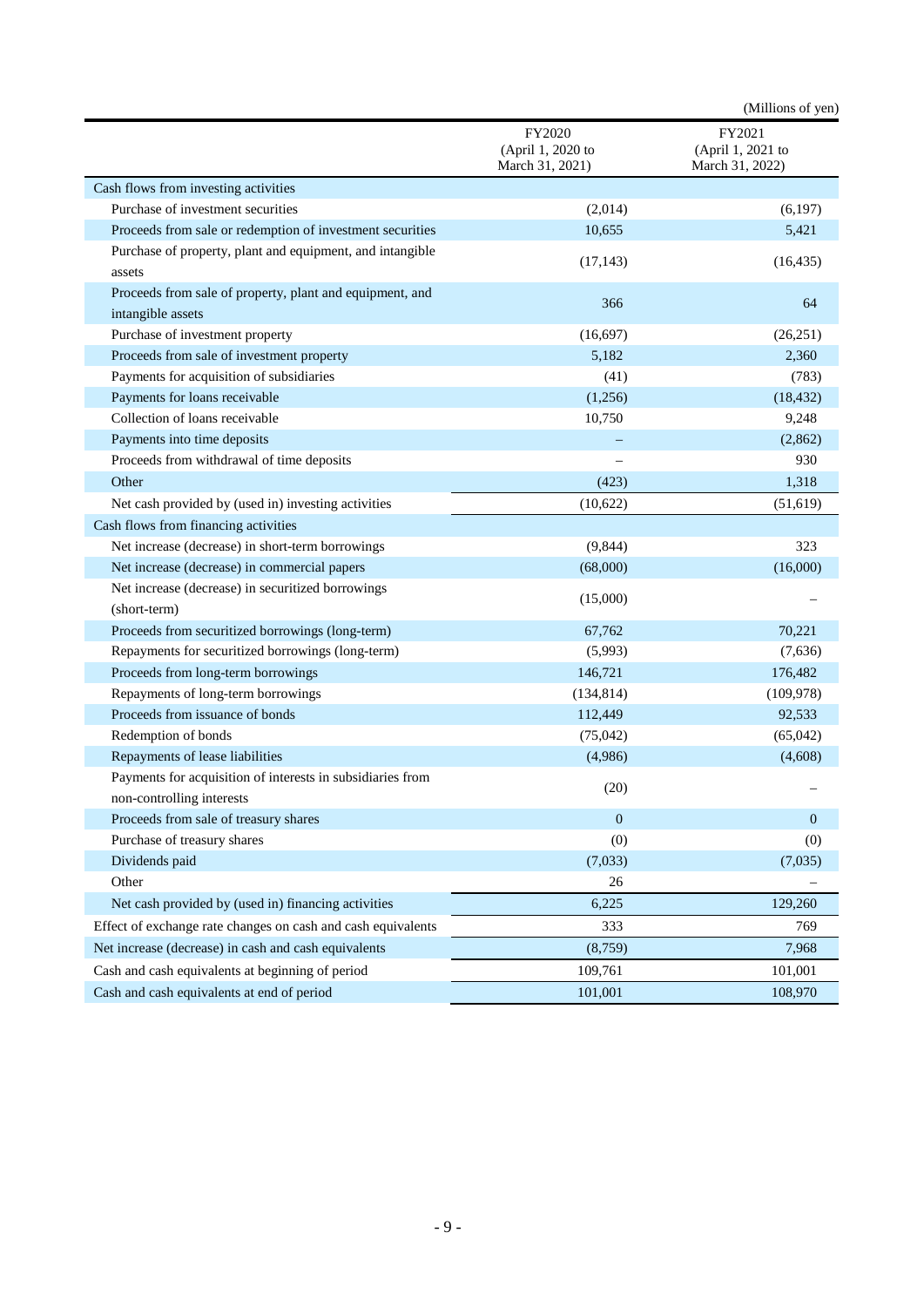#### **(6) Segment information, Etc.**

(i) General information regarding reportable segments

The Group's reportable segments are components of the Group for which separate financial information is available, and which are subject to regular review by the Board of Directors for the purpose of making decisions about the allocation of management resource and assessing the segments' performance.

The Company and its consolidated subsidiaries separately develop and conduct business activities that directly relate to their various customers, and that are mainly based on market and customer service offerings. In accordance with these considerations, the Group's reportable segments are classified by market and customer service offerings and comprise the "Payment," "Lease," "Finance," "Real Estate-Related" and "Entertainment" business segments.

The Payment business segment mainly consists of the credit card business, which is the Group's major segment, and various peripheral businesses closely related to the credit card business.

The Lease business segment operates the Group's leasing business which is centered on the leasing of office equipment.

The Finance business segment consists of the credit guarantee business and the finance related business.

The Real Estate-Related business segment comprises the real estate business and the real estate leasing business.

In the Entertainment business, the Group is developing an amusement business centered on the management of amusement centers/arcades.

The Group does not allocate assets and liabilities to operating segment information used by the Board of Directors.

From the fiscal year ended March 31, 2022, the Group reviewed the allocation standards for the Company's common expenses, and carried out changes to the method for calculating the profit or loss of each operating segment in order to more appropriately evaluate and manage the performance of each reportable segment.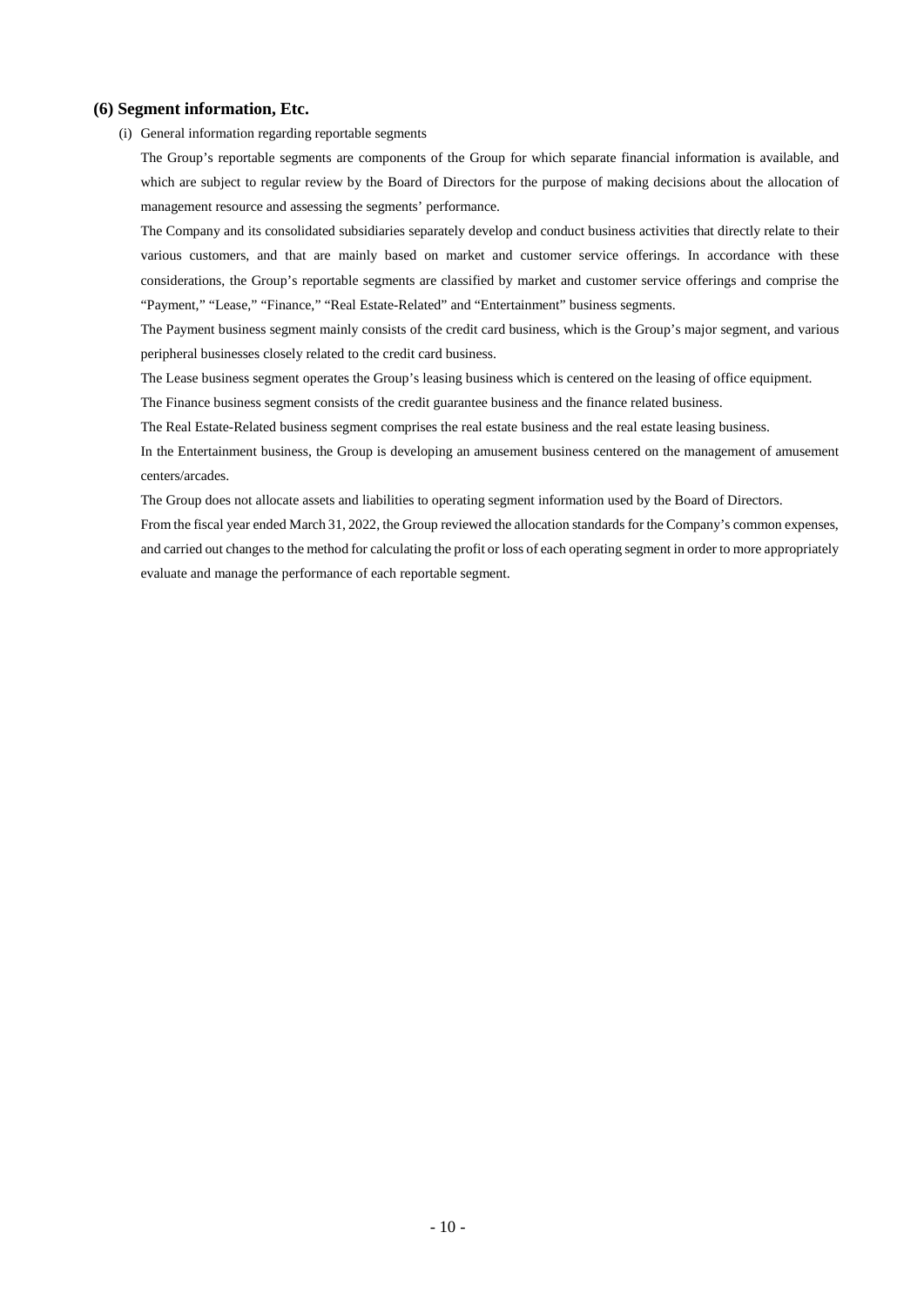### (ii) Information regarding profit or loss by reportable segments For the fiscal year ended March 31, 2021 (from April 1, 2020 to March 31, 2021)

|                                                                                                |                          |                   |                          |                        |                          |                          |                          | (Millions of yen) |
|------------------------------------------------------------------------------------------------|--------------------------|-------------------|--------------------------|------------------------|--------------------------|--------------------------|--------------------------|-------------------|
|                                                                                                | Payment                  | Lease             | Finance                  | Real estate<br>related | Entertainment            | Total                    | Adjustments<br>(Note 2)  | Consolidated      |
| Revenue                                                                                        |                          |                   |                          |                        |                          |                          |                          |                   |
| Revenue from external<br>customers                                                             | 207,746                  | 12,289            | 43,412                   | 32,384                 | 29,548                   | 325,381                  |                          | 325,381           |
| Intersegment revenue                                                                           | 1,384                    | 1                 | $\qquad \qquad -$        | 970                    | $\mathbf{0}$             | 2,356                    | (2,356)                  |                   |
| Total                                                                                          | 209,130                  | 12,290            | 43,412                   | 33,355                 | 29,548                   | 327,738                  | (2,356)                  | 325,381           |
| Net revenue                                                                                    | 209,130                  | 12,290            | 43,412                   | 14,595                 | 5,536                    | 284,965                  | (2,340)                  | 282,625           |
| Segment profit<br>(Business profit) or<br>Segment loss<br>(Business loss)<br>(Note 1) (Note 3) | 17,968                   | 5,455             | 21,279                   | 5,390                  | (1,745)                  | 48,349                   | 3                        | 48,352            |
| Reconciliations                                                                                | $\overline{\phantom{m}}$ | $\qquad \qquad -$ | $\qquad \qquad -$        | —                      | $\overline{\phantom{0}}$ | $\overline{\phantom{0}}$ | $\qquad \qquad -$        | 2,562             |
| Profit before tax                                                                              | $\overline{\phantom{0}}$ |                   | $\overline{\phantom{m}}$ | —                      |                          |                          | $\overline{\phantom{0}}$ | 50,915            |

For the fiscal year ended March 31, 2022 (from April 1, 2021 to March 31, 2022)

|                                                                                       |                          |                          |                          |                          |                   |                          |                          | (Millions of yen) |
|---------------------------------------------------------------------------------------|--------------------------|--------------------------|--------------------------|--------------------------|-------------------|--------------------------|--------------------------|-------------------|
|                                                                                       | Payment                  | Lease                    | Finance                  | Real estate<br>related   | Entertainment     | Total                    | Adjustments<br>(Note 2)  | Consolidated      |
| Revenue                                                                               |                          |                          |                          |                          |                   |                          |                          |                   |
| Revenue from external<br>customers                                                    | 210,595                  | 11,835                   | 48,313                   | 59,343                   | 32,866            | 362,955                  | $\qquad \qquad -$        | 362,955           |
| Intersegment revenue                                                                  | 1,383                    | 1                        | $\overline{\phantom{0}}$ | 466                      | $\boldsymbol{0}$  | 1,851                    | (1,851)                  |                   |
| Total                                                                                 | 211,979                  | 11,837                   | 48,313                   | 59,810                   | 32,866            | 364,806                  | (1, 851)                 | 362,955           |
| Net revenue                                                                           | 211,979                  | 11,837                   | 48,313                   | 22,704                   | 6,407             | 301,241                  | (2,224)                  | 299,017           |
| Segment profit<br>(Business profit) or<br>Segment loss<br>(Business loss)<br>(Note 1) | 14,016                   | 5,805                    | 19,922                   | 12,350                   | 237               | 52,332                   | 3                        | 52,336            |
| Reconciliations                                                                       | $\overline{\phantom{0}}$ | $\qquad \qquad -$        | $\overline{\phantom{m}}$ | $\overline{\phantom{0}}$ | $\qquad \qquad -$ | $\overline{\phantom{0}}$ | $\overline{\phantom{0}}$ | (2,399)           |
| Profit before tax                                                                     | -                        | $\overline{\phantom{0}}$ | $\qquad \qquad -$        | $\overline{\phantom{0}}$ | $\qquad \qquad -$ |                          | $\overline{\phantom{0}}$ | 49,936            |

(Notes) 1. Business profit or Business loss is a profit indicator calculated by subtracting the adjustment amount by the application of the effective interest rate method for financial assets and the non-recurring one-time profit and loss items from the profit before tax.

2. Adjustments include inter-segment eliminations.

3. From the fiscal year ended March 31, 2022, the Group reviewed the allocation standards for the Company's common expenses, and carried out changes to the method for calculating the profit or loss of each operating segment. In the event that operating segment information for the fiscal year ended March 31, 2021 was prepared using the method of calculation after the change, Business profit of the Payment business would increase by ¥4,363 million, while Business profit of the Lease and Finance businesses would decrease by ¥748 million and ¥3,614 million, respectively.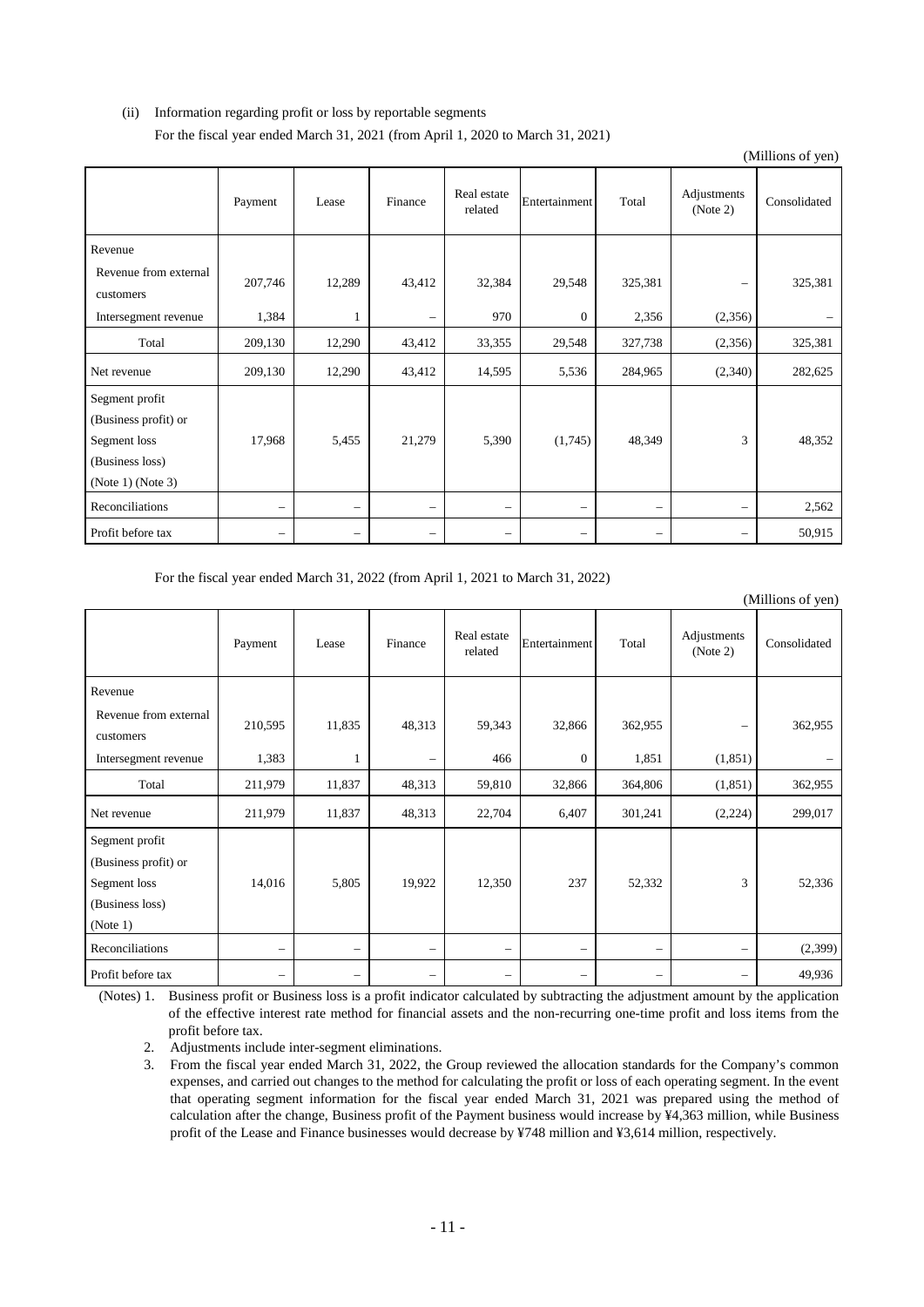Breakdown of reconciliations from segment profit (business profit) to profit before tax

|                                                                                             |                   | (Millions of yen) |
|---------------------------------------------------------------------------------------------|-------------------|-------------------|
|                                                                                             | FY2020            | FY2021            |
|                                                                                             | (April 1, 2020 to | (April 1, 2021 to |
|                                                                                             | March 31, 2021)   | March 31, 2022)   |
| Segment profit (Business profit)                                                            | 48,352            | 52,336            |
| Adjustments for the application of the effective interest                                   | (711)             | (194)             |
| method to financial assets                                                                  |                   |                   |
| Reconciliations (Selling, general and administrative                                        | (924)             |                   |
| expenses)                                                                                   |                   |                   |
| Loss related to COVID-19 $(*1)$                                                             | (924)             |                   |
| Reconciliations (Impairment losses on financial assets)                                     |                   | (1,364)           |
| Allowance for doubtful accounts accumulated due to<br>malfeasance by business partners (*2) |                   | (1,364)           |
| Reconciliations (Other income)                                                              | 6,672             | 228               |
| Gain on valuation of investment securities (stocks, etc.)                                   | 3,968             |                   |
| Gain on change in equity                                                                    | 64                | 64                |
| Gain on sale of fixed assets                                                                | 2,629             | 137               |
| Other                                                                                       | 9                 | 26                |
| Reconciliations (Other expenses)                                                            | (2, 473)          | (1,068)           |
| Loss on valuation of investment securities (stocks, etc.)                                   |                   | (23)              |
| Impairment losses on non-financial assets                                                   | (1,218)           | (201)             |
| Loss on sale of fixed assets                                                                |                   | (365)             |
| Loss on disposal of fixed assets                                                            | (592)             | (418)             |
| Amount of payment (*3)                                                                      | (580)             |                   |
| Other                                                                                       | (82)              | (59)              |
| Reconciliations - total                                                                     | 2,562             | (2,399)           |
| Profit before tax                                                                           | 50,915            | 49,936            |

\*1 In response to various requests from the national and local governments taken to address the novel coronavirus disease (COVID-19), we compensated some of our employees due to the suspension of business partners and locations, and took measures to close some locations temporarily. This item of reconciliation from business profit comprises non-recurring expenses that include the fixed costs (such as personnel costs and depreciation) resulting from the aforementioned. The Group recognizes the ¥662 million grant received as a government grant pertaining to COVID-19 in the fiscal year ended March 31, 2021 as profit or loss, and has excluded it from related expenses.

\*2 The estimated uncollectible amount was recorded as allowance for doubtful accounts as doubt arose with regard to a portion of the Company's receivables due to malfeasance by business partners. This item of reconciliation from business profit comprises impairment losses on financial assets resulting from the aforementioned.

\*3 A one-time adjustment for expenses with business partners.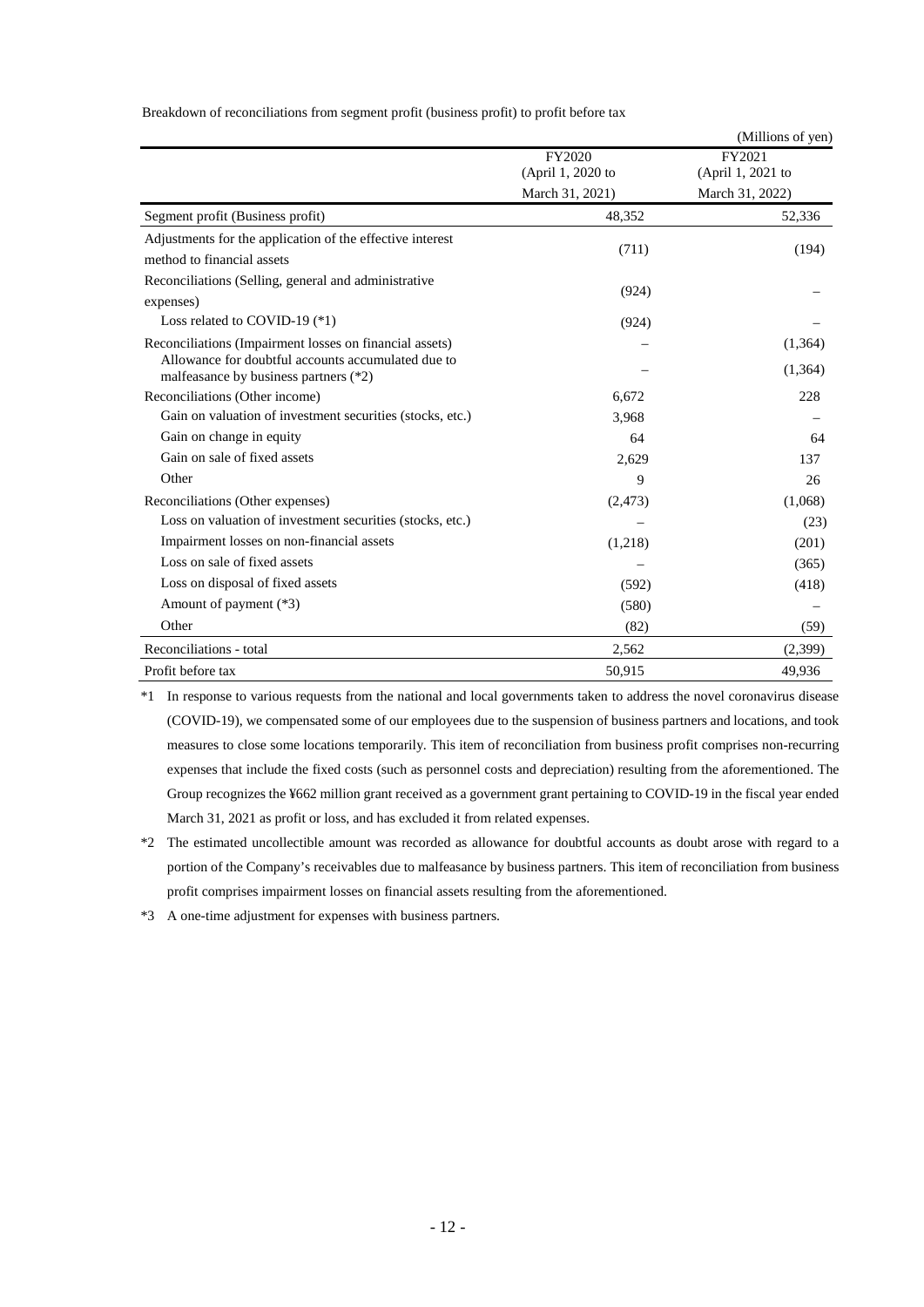# **4. Non-Consolidated Financial Statements**

### **(1) Non-Consolidated Balance Sheets**

|                                                       | As of March 31, 2021 | As of March 31, 2022 |
|-------------------------------------------------------|----------------------|----------------------|
| Assets                                                |                      |                      |
| Current assets                                        |                      |                      |
| Cash and deposits                                     | 68,665               | 80,545               |
| Accounts receivable - installment                     | 1,198,421            | 1,253,849            |
| Operating loans                                       | 1,055,804            | 1,122,017            |
| Investments in leases                                 | 259,964              | 256,108              |
| Operational investment securities                     | 41,257               | 41,583               |
| Merchandise                                           | 113                  | 113                  |
| <b>Supplies</b>                                       | 1,485                | 1,387                |
| Prepaid expenses                                      | 1,618                | 2,149                |
| Short-term loans receivable                           | 425                  | 515                  |
| Short-term loans receivable from subsidiaries and     |                      |                      |
| associates                                            | 254,617              | 293,349              |
| Accounts receivable - other                           | 21,967               | 21,400               |
| Other                                                 | 11,277               | 10,156               |
| Allowance for doubtful accounts                       | (45, 521)            | (44,087)             |
| Total current assets                                  | 2,870,097            | 3,039,090            |
|                                                       |                      |                      |
| Non-current assets<br>Property, plant and equipment   |                      |                      |
| Buildings, net                                        | 5,329                | 5.288                |
| Vehicles, net                                         | $\mathbf{0}$         | $\theta$             |
|                                                       |                      |                      |
| Equipment, net<br>Land                                | 2,863                | 2,367                |
|                                                       | 6,904                | 6,904                |
| Leased assets, net                                    | 1,052                | 632                  |
| Construction in progress                              | 11                   | 13                   |
| Total property, plant and equipment                   | 16,160               | 15,206               |
| Intangible assets                                     |                      |                      |
| Leasehold interests in land                           | 14                   | 14                   |
| Software                                              | 154,302              | 145,468              |
| Leased assets                                         | 21                   | 5                    |
| Software in progress                                  | 2,760                | 2,185                |
| Other                                                 | 252                  | 263                  |
| Total intangible assets                               | 157,349              | 147,937              |
| Investments and other assets                          |                      |                      |
| Investment securities                                 | 70,174               | 67,814               |
| Shares of subsidiaries and associates                 | 68,497               | 81,965               |
| Bonds of subsidiaries and associates                  | 450                  | 450                  |
| Investments in capital                                | $\mathbf{0}$         | $\overline{0}$       |
| Investments in capital of subsidiaries and associates | 8,480                | 8,480                |
| Long-term loans receivable                            | 10,595               | 10,513               |
| Long-term loans receivable from subsidiaries and      |                      |                      |
| associates                                            | 29,533               | 21,891               |
| Long-term prepaid expenses                            |                      |                      |
|                                                       | 7,661                | 7,121<br>2,769       |
| Guarantee deposits                                    | 2,928                |                      |
| Deferred tax assets                                   | 31,070               | 34,475               |
| Other                                                 | 5,760                | 5,678                |
| Allowance for doubtful accounts                       | (411)                | (461)                |
| Total investments and other assets                    | 234,740              | 240,698              |
| Total non-current assets                              | 408,250              | 403,842              |
| Deferred assets                                       |                      |                      |
| Bond issuance costs                                   | 1,953                | 1,983                |
| Total deferred assets                                 | 1,953                | 1,983                |
| Total assets                                          | 3,280,302            | 3,444,915            |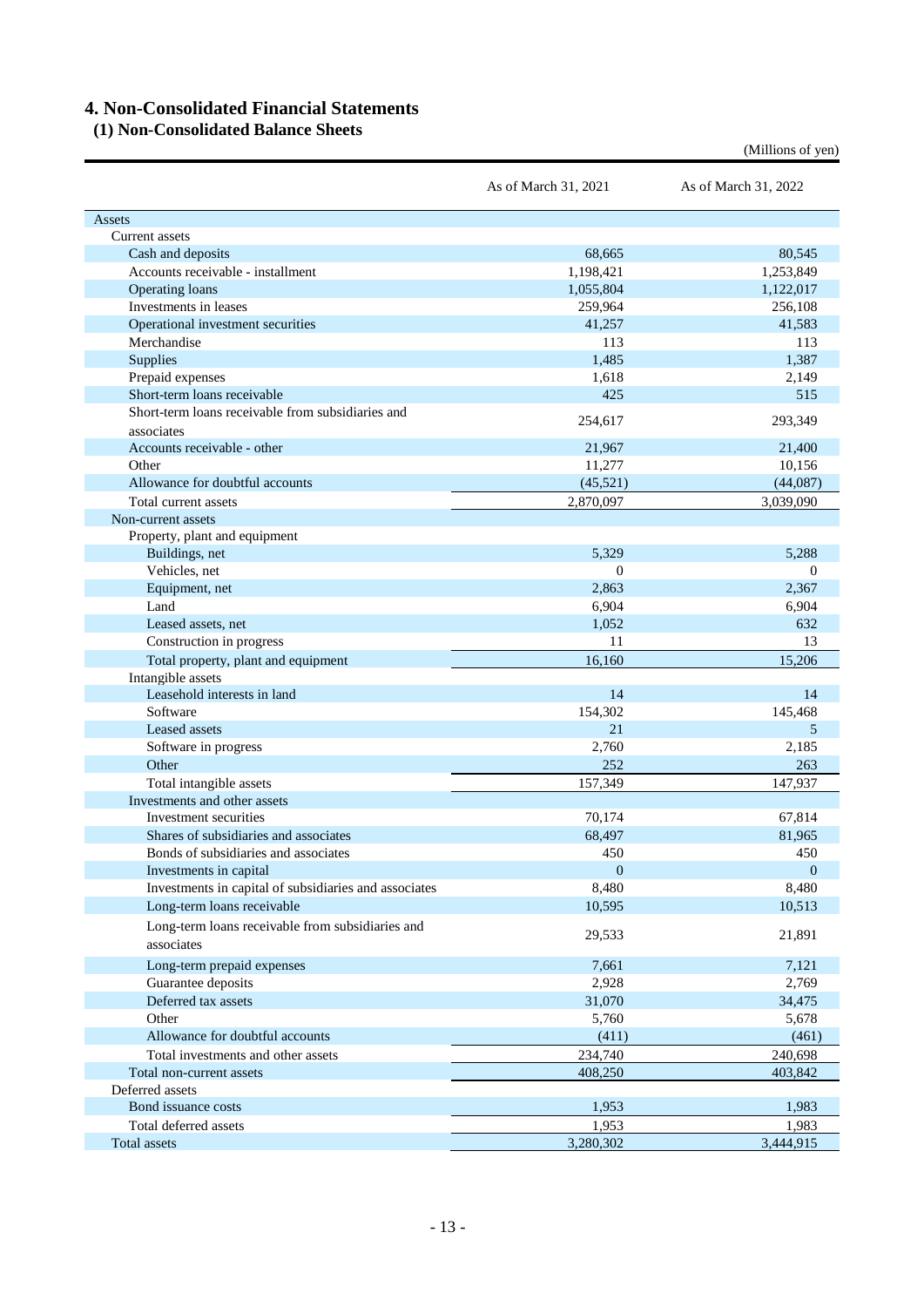|                                                                                | As of March 31, 2021 | As of March 31, 2022 |
|--------------------------------------------------------------------------------|----------------------|----------------------|
| Liabilities                                                                    |                      |                      |
| Current liabilities                                                            |                      |                      |
| Accounts payable - trade                                                       | 231,024              | 245,524              |
| Short-term borrowings                                                          | 246,960              | 247,460              |
| Current portion of long-term borrowings                                        | 101,670              | 133,480              |
| Current portion of long-term loans payable under<br>securitized borrowings     |                      | 300                  |
| Current portion of bonds payable                                               | 65,000               | 55,000               |
| Commercial papers                                                              | 482,000              | 466,000              |
| Current portion of long-term loans payable under credit                        |                      |                      |
| fluidity                                                                       | 6,257                | 6,822                |
| Lease liabilities                                                              | 463                  | 364                  |
| Accounts payable - other                                                       | 4,088                | 3,691                |
| Accrued expenses                                                               | 20,747               | 20,416               |
| Income taxes payable                                                           | 3,719                | 8,663                |
| Contract liabilities                                                           |                      | 5,110                |
| Deposits received                                                              | 8,225                | 6,979                |
| Unearned revenue                                                               | 1,229                | 730                  |
| Provision for bonuses                                                          | 2,215                | 2,202                |
| Provision for bonuses for directors (and other officers)                       | 68                   | 70                   |
| Provision for loss on interest repayment                                       | 5,580                | 5,784                |
| Allowance for losses on collecting gift tickets<br>Deferred installment income | 132                  | 132                  |
| Other                                                                          | 8,064<br>4,482       | 5,018                |
| Total current liabilities                                                      | 1,191,931            | 1,213,752            |
| Non-current liabilities                                                        |                      |                      |
| Bonds payable                                                                  | 440,000              | 478,000              |
| Long-term borrowings                                                           | 982,529              | 999,219              |
| Long-term loans payable under securitized borrowings                           | 87,245               | 149,266              |
| Lease liabilities                                                              | 728                  | 335                  |
| <b>Contract liabilities</b>                                                    |                      | 2,140                |
| Provision for loss on guarantees                                               | 8,311                | 7,993                |
| Provision for point card certificates                                          | 113,207              | 118,368              |
| Provision for loss on interest repayment                                       | 10,433               | 16,650               |
| Guarantee deposits received                                                    | 1,303                | 2,129                |
| Other                                                                          | 2,929                | 320                  |
| Total non-current liabilities                                                  | 1,646,687            | 1,774,423            |
| Total liabilities                                                              | 2,838,618            | 2,988,176            |
| Net assets                                                                     |                      |                      |
| Shareholders' equity                                                           |                      |                      |
| Share capital                                                                  | 75,929               | 75,929               |
| Capital surplus                                                                |                      |                      |
| Legal capital surplus                                                          | 82,497               | 82,497               |
| Other capital surplus                                                          | 1,576                | 1,539                |
| Total capital surplus                                                          | 84,073               | 84,036               |
| Retained earnings<br>Legal retained earnings                                   | 3,020                | 3,020                |
| Other retained earnings                                                        |                      |                      |
| General reserve                                                                | 274,455              | 297,455              |
| Retained earnings brought forward                                              | 44,684               | 37,230               |
| Total retained earnings                                                        | 322,159              | 337,705              |
| Treasury shares                                                                | (62, 524)            | (62, 453)            |
| Total shareholders' equity                                                     | 419,638              | 435,218              |
| Valuation and translation adjustments                                          |                      |                      |
| Valuation difference on available-for-sale securities                          | 22,187               | 21,455               |
| Deferred gains or losses on hedges                                             | (142)                | 65                   |
| Total valuation and translation adjustments                                    | 22,044               | 21,521               |
| Total net assets                                                               | 441,683              | 456,739              |
| Total liabilities and net assets                                               | 3,280,302            | 3,444,915            |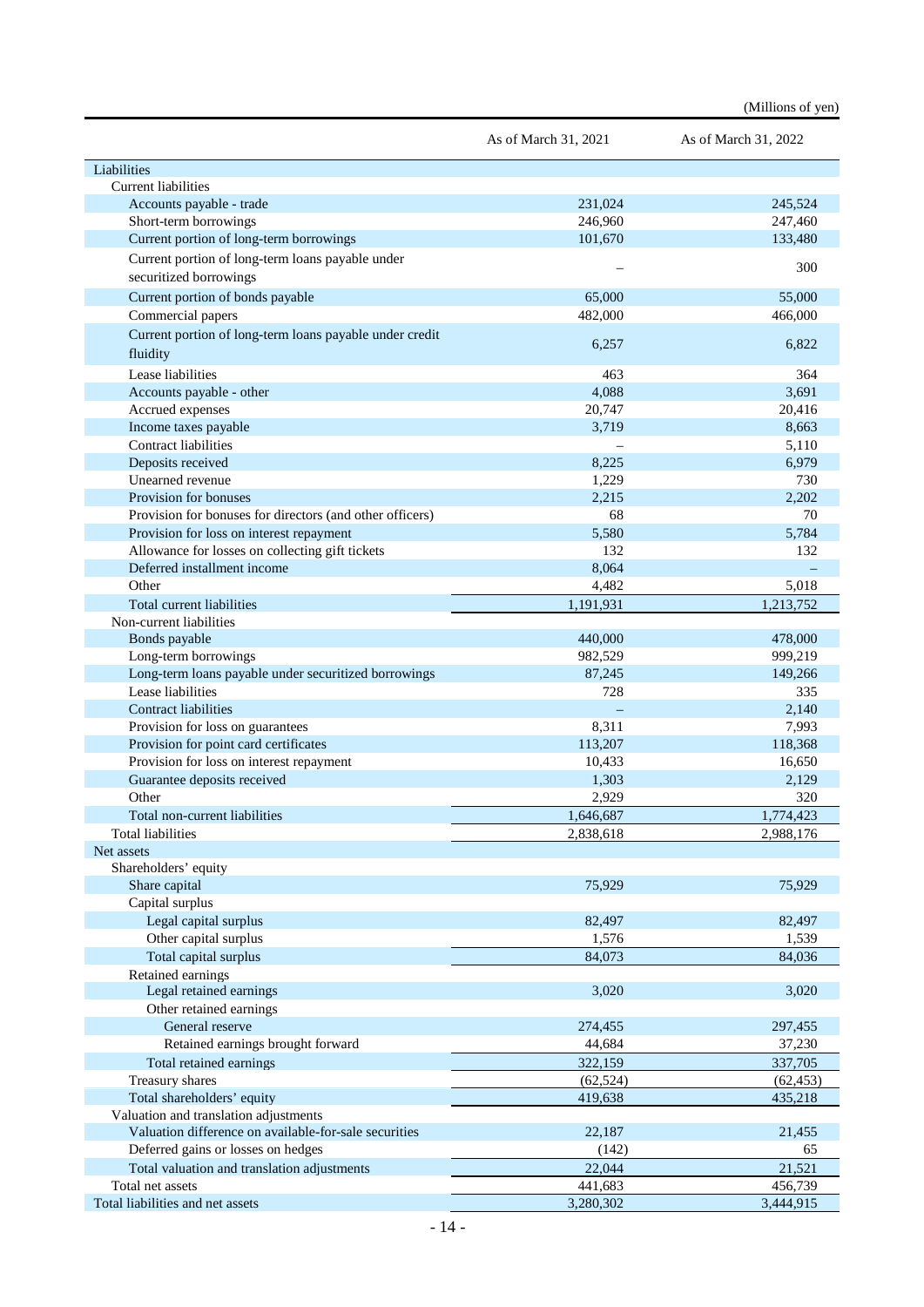# **(2) Non-Consolidated Statements of Income**

|                                                    |                                                | (Millions of yen)                              |
|----------------------------------------------------|------------------------------------------------|------------------------------------------------|
|                                                    | FY2020<br>(April 1, 2020 to<br>March 31, 2021) | FY2021<br>(April 1, 2021 to<br>March 31, 2022) |
| Operating revenue                                  |                                                |                                                |
| Income from the payment business                   |                                                |                                                |
| Revenue from credit card business                  | 131,339                                        | 131,486                                        |
| Revenue from credit card cash advance              | 28,308                                         | 25,694                                         |
| Revenue from term loans                            | 472                                            | 403                                            |
| Revenue from business agency                       | 27,572                                         | 27,598                                         |
| Revenue from the payment-related business          | 10,408                                         | 10,980                                         |
| Income from the payment business                   | 198,101                                        | 196,163                                        |
| Income from the Lease business                     | 12,287                                         | 11,907                                         |
| Income from the finance business                   |                                                |                                                |
| Revenue from credit guarantee                      | 14,949                                         | 13,406                                         |
| Revenue from finance-related business              | 21,498                                         | 25,729                                         |
| Income from the finance business                   | 36,447                                         | 39,135                                         |
| Income from the real estate-related business       |                                                |                                                |
| Revenue from the real estate-related business      | 25                                             | 25                                             |
| Cost of the real estate-related business           | 1                                              | 1                                              |
| Income from the real estate-related business       | $\overline{23}$                                | $\overline{23}$                                |
| Financial revenue                                  | 4,448                                          | 5,187                                          |
| Total operating revenue                            | 251,307                                        | 252,416                                        |
| Operating expenses                                 |                                                |                                                |
| Selling, general and administrative expenses       | 208,269                                        | 219,371                                        |
| Financial expenses                                 |                                                |                                                |
| Interest expenses                                  | 9,394                                          | 9,362                                          |
| Other                                              | 2,136                                          | 2,018                                          |
| Total financial expenses                           | 11,530                                         | 11,381                                         |
| Total operating expenses                           | 219,799                                        | 230,752                                        |
| Operating profit                                   | 31,507                                         | 21,663                                         |
| Non-operating income                               | 6,688                                          | 9,131                                          |
| Non-operating expenses                             | 169                                            | 374                                            |
| Ordinary profit                                    | 38,026                                         | 30,421                                         |
| Extraordinary income                               |                                                |                                                |
| Gain on sale of investment securities              | 2,120                                          | 2,032                                          |
| Subsidies for employment adjustment                | 475                                            |                                                |
| Other                                              | 1                                              |                                                |
| Total extraordinary income                         | 2,597                                          | 2,032                                          |
| <b>Extraordinary losses</b>                        |                                                |                                                |
| Loss on valuation of investment securities         | 508                                            | 675                                            |
| Loss on disposal of non-current assets             | 566                                            | 394                                            |
| Loss on valuation of shares of subsidiaries and    | 42                                             | 50                                             |
| associates                                         |                                                |                                                |
| Loss on liquidation of subsidiaries and associates |                                                | 23                                             |
| Loss related to COVID-19                           | 1,007                                          |                                                |
| Amount of payment                                  | 580                                            |                                                |
| Loss on sale of investment securities              | 416                                            |                                                |
| Other                                              | 0                                              |                                                |
| Total extraordinary losses                         | 3,123                                          | 1,143                                          |
| Profit before income taxes                         | 37,501                                         | 31,310                                         |
| Income taxes - current                             | 8,347                                          | 12,574                                         |
| Income taxes - deferred                            | (777)                                          | (3,173)                                        |
| Total income taxes                                 | 7,569                                          | 9,400                                          |
| Profit                                             | 29,931                                         | 21,909                                         |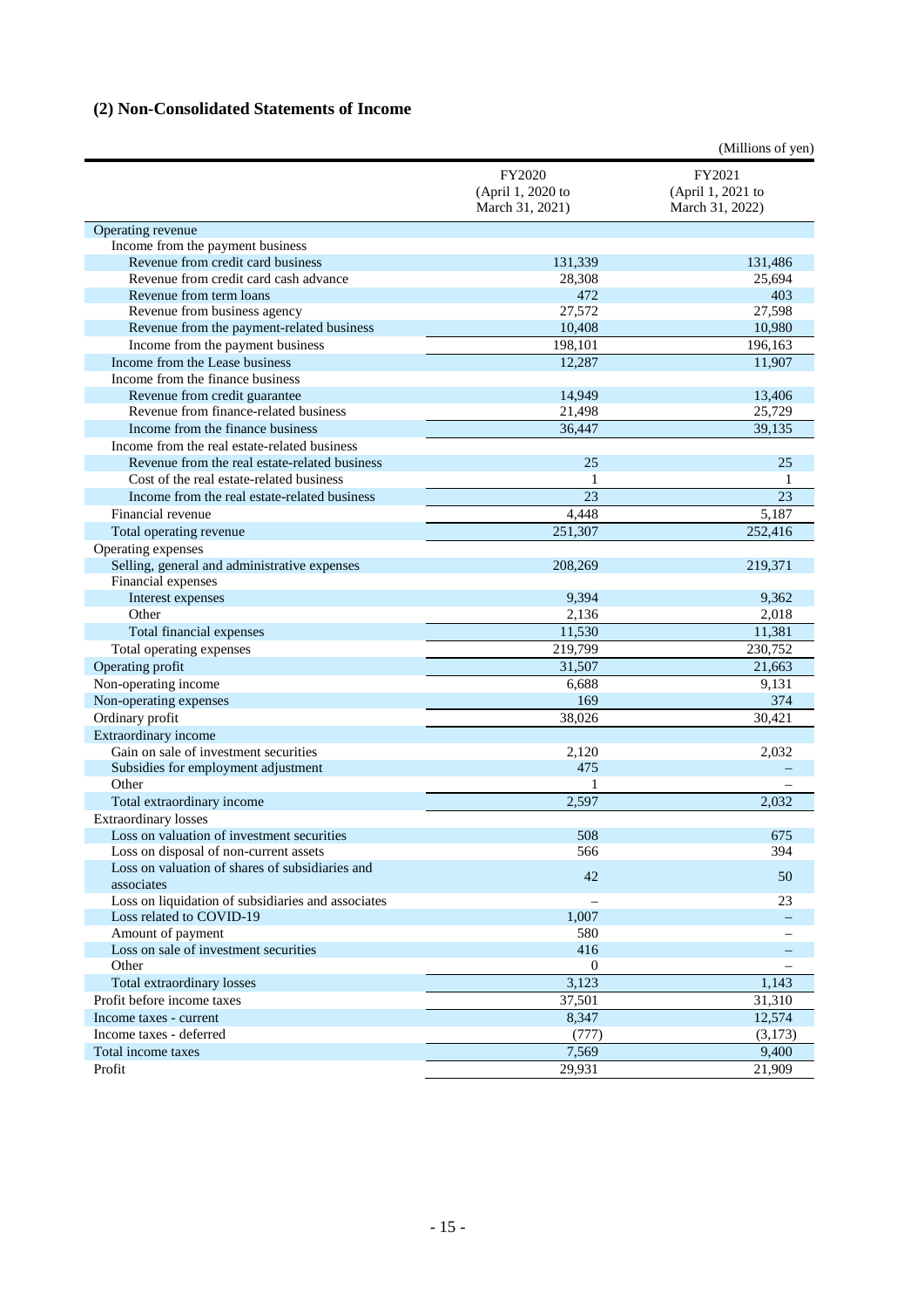## **(3) Non-Consolidated Statements of Changes in Equity FY2020 (April 1, 2020 to March 31, 2021)**

| $1 - 0 = 0$ (12 pm $2, 0 = 0$ to them on $0.2$ , $0 = 0.2$ )<br>(Millions of yen) |                          |                                        |                                                            |                   |                               |                            |                                            |                      |           |                          |
|-----------------------------------------------------------------------------------|--------------------------|----------------------------------------|------------------------------------------------------------|-------------------|-------------------------------|----------------------------|--------------------------------------------|----------------------|-----------|--------------------------|
|                                                                                   | Shareholders' equity     |                                        |                                                            |                   |                               |                            |                                            |                      |           |                          |
|                                                                                   | Capital surplus          |                                        |                                                            | Retained earnings |                               |                            |                                            |                      |           |                          |
|                                                                                   | Share                    | Legal<br>capital<br>capital<br>surplus | Total<br>Other<br>capital<br>capital<br>surplus<br>surplus |                   | Legal<br>retained<br>earnings | Other retained<br>earnings |                                            | Total                | Treasury  | Total<br>share-          |
|                                                                                   |                          |                                        |                                                            |                   |                               | General<br>reserve         | Retained<br>earnings<br>brought<br>forward | retained<br>earnings | shares    | holders'<br>equity       |
| Balance at beginning of period                                                    | 75,929                   | 82,497                                 | 1.602                                                      | 84,100            | 3,020                         | 247,455                    | 48,787                                     | 299,262              | (62, 596) | 396,694                  |
| Changes during period                                                             |                          |                                        |                                                            |                   |                               |                            |                                            |                      |           |                          |
| Provision of general reserve                                                      |                          |                                        |                                                            |                   |                               | 27,000                     | (27,000)                                   |                      |           |                          |
| Dividends of surplus                                                              |                          |                                        |                                                            |                   |                               |                            | (7,033)                                    | (7,033)              |           | (7,033)                  |
| Profit                                                                            |                          |                                        |                                                            |                   |                               |                            | 29,931                                     | 29,931               |           | 29,931                   |
| Purchase of treasury shares                                                       |                          |                                        |                                                            |                   |                               |                            |                                            |                      | (0)       | (0)                      |
| Disposal of treasury shares                                                       |                          |                                        | (26)                                                       | (26)              |                               |                            |                                            |                      | 73        | 46                       |
| Net changes in items other<br>than shareholders' equity                           |                          |                                        |                                                            |                   |                               |                            |                                            |                      |           | $\overline{\phantom{0}}$ |
| Total changes during period                                                       | $\overline{\phantom{0}}$ | -                                      | (26)                                                       | (26)              | $\qquad \qquad -$             | 27,000                     | (4,102)                                    | 22,897               | 72        | 22,943                   |
| Balance at end of period                                                          | 75,929                   | 82,497                                 | 1,576                                                      | 84,073            | 3,020                         | 274,455                    | 44,684                                     | 322,159              | (62, 524) | 419,638                  |

|                                                         | Valuation and translation adjustments                                          |                                             |                                                              |                     |
|---------------------------------------------------------|--------------------------------------------------------------------------------|---------------------------------------------|--------------------------------------------------------------|---------------------|
|                                                         | Valuation<br>difference<br>$_{\rm on}$<br>available-<br>for-sale<br>securities | Deferred<br>gains or<br>losses on<br>hedges | Total<br>valuation<br>and<br>translation<br>adjust-<br>ments | Total net<br>assets |
| Balance at beginning of period                          | 8,346                                                                          | (231)                                       | 8,115                                                        | 404,809             |
| Changes during period                                   |                                                                                |                                             |                                                              |                     |
| Provision of general reserve                            |                                                                                |                                             |                                                              |                     |
| Dividends of surplus                                    |                                                                                |                                             |                                                              | (7,033)             |
| Profit                                                  |                                                                                |                                             |                                                              | 29,931              |
| Purchase of treasury shares                             |                                                                                |                                             |                                                              | (0)                 |
| Disposal of treasury shares                             |                                                                                |                                             |                                                              | 46                  |
| Net changes in items other<br>than shareholders' equity | 13,840                                                                         | 88                                          | 13,929                                                       | 13,929              |
| Total changes during period                             | 13,840                                                                         | 88                                          | 13,929                                                       | 36,873              |
| Balance at end of period                                | 22,187                                                                         | (142)                                       | 22,044                                                       | 441,683             |